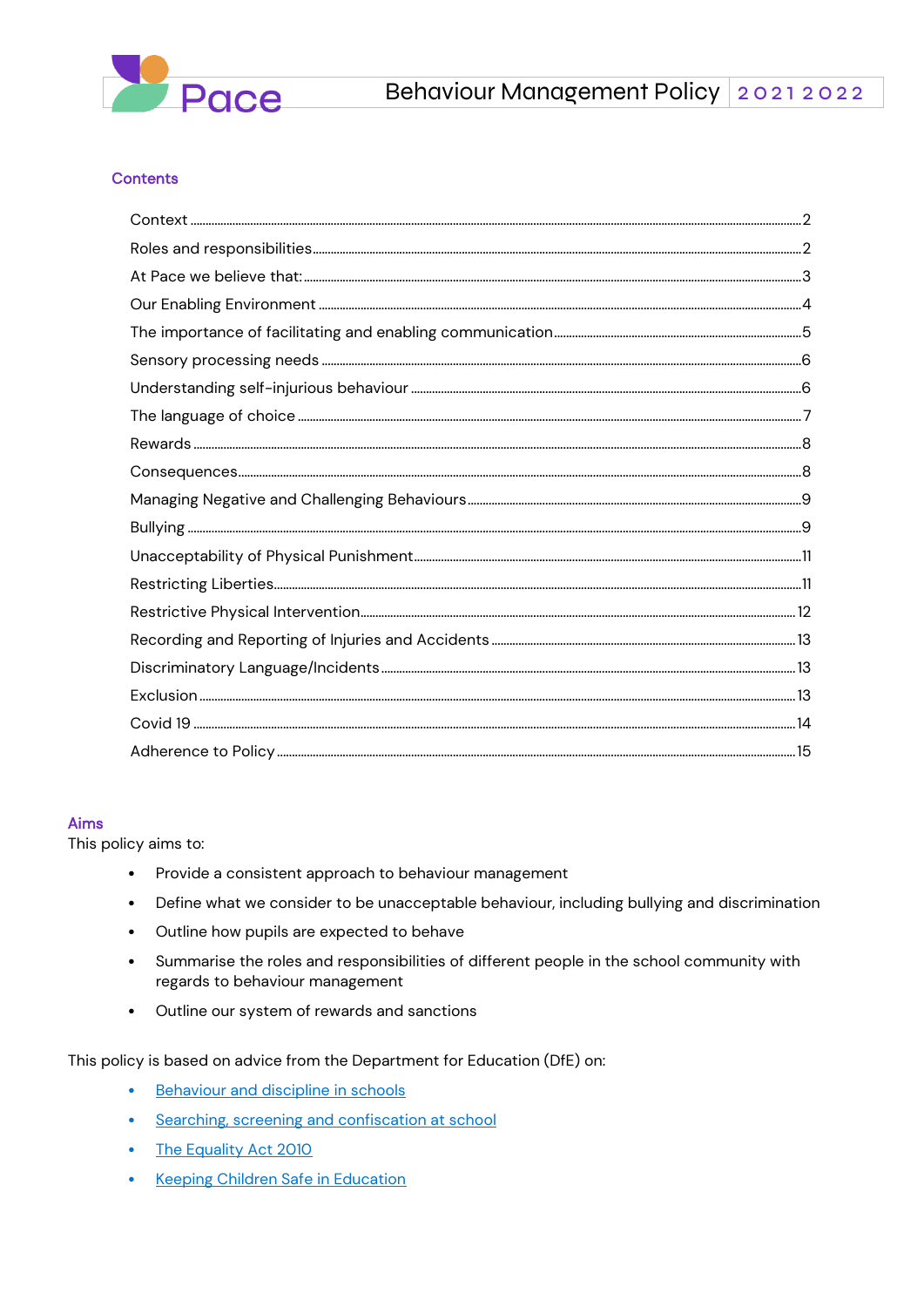- [Use of reasonable force in schools](https://www.gov.uk/government/publications/use-of-reasonable-force-in-schools)
- [Supporting pupils with medical conditions at school](https://www.gov.uk/government/publications/supporting-pupils-at-school-with-medical-conditions--3)
- It is also based on the [special educational needs and disability \(SEND\) code of practice.](https://www.gov.uk/government/publications/send-code-of-practice-0-to-25)

#### In addition, this policy is based on:

- Section 175 of the [Education Act 2002,](http://www.legislation.gov.uk/ukpga/2002/32/section/175) which outlines a school's duty to safeguard and promote the welfare of its pupils
- Sections 88-94 of the [Education and Inspections Act 2006,](http://www.legislation.gov.uk/ukpga/2006/40/section/88) which require schools to regulate pupils' behaviour and publish a behaviour policy and written statement of behaviour principles, and give schools the authority to confiscate pupils' property
- Schedule 1 of the [Education \(Independent School Standards\) Regulations 2014;](http://www.legislation.gov.uk/uksi/2014/3283/schedule/made) paragraph 7 outlines a school's duty to safeguard and promote the welfare of children, paragraph 9 requires the school to have a written behaviour policy and paragraph 10 requires the school to have an anti-bullying strategy

#### <span id="page-1-0"></span>Context

Challenging and unacceptable behaviour is not a regular occurrence amongst Pace students, but when it does occur, our response and processes are reflective of Pace values and habits, and in particular our specialist knowledge in field of neurodisability.

At Pace School we want our Positive Behaviour Policy to reflect our insight and understanding of the complex needs of our pupils and how this contributes to their ability to self-regulate and manage their behaviour in a positive manner so they can be ready to learn. We apply an integrated, transdisciplinary whole-person approach which aligns with our values and methodology.

#### <span id="page-1-1"></span>Roles and responsibilities

#### The Board of Trustees

The board of trustees is responsible for monitoring this behaviour policy's effectiveness and holding the Headteacher to account for its implementation.

#### The Headteacher

The Headteacher is responsible for reviewing and approving this behaviour policy.

The Headteacher will ensure that the school environment encourages positive behaviour and that staff deal effectively with poor behaviour and will monitor how staff implement this policy to ensure rewards and sanctions are applied consistently.

#### **Staff**

Staff are responsible for:

- Implementing the behaviour policy consistently
- Modelling positive behaviour
- Providing a personalised approach to the specific behavioural needs of particular pupils
- Recording behaviour incidents (see appendix 3 for a behaviour log)

The school senior management team will support staff in responding to behaviour incidents.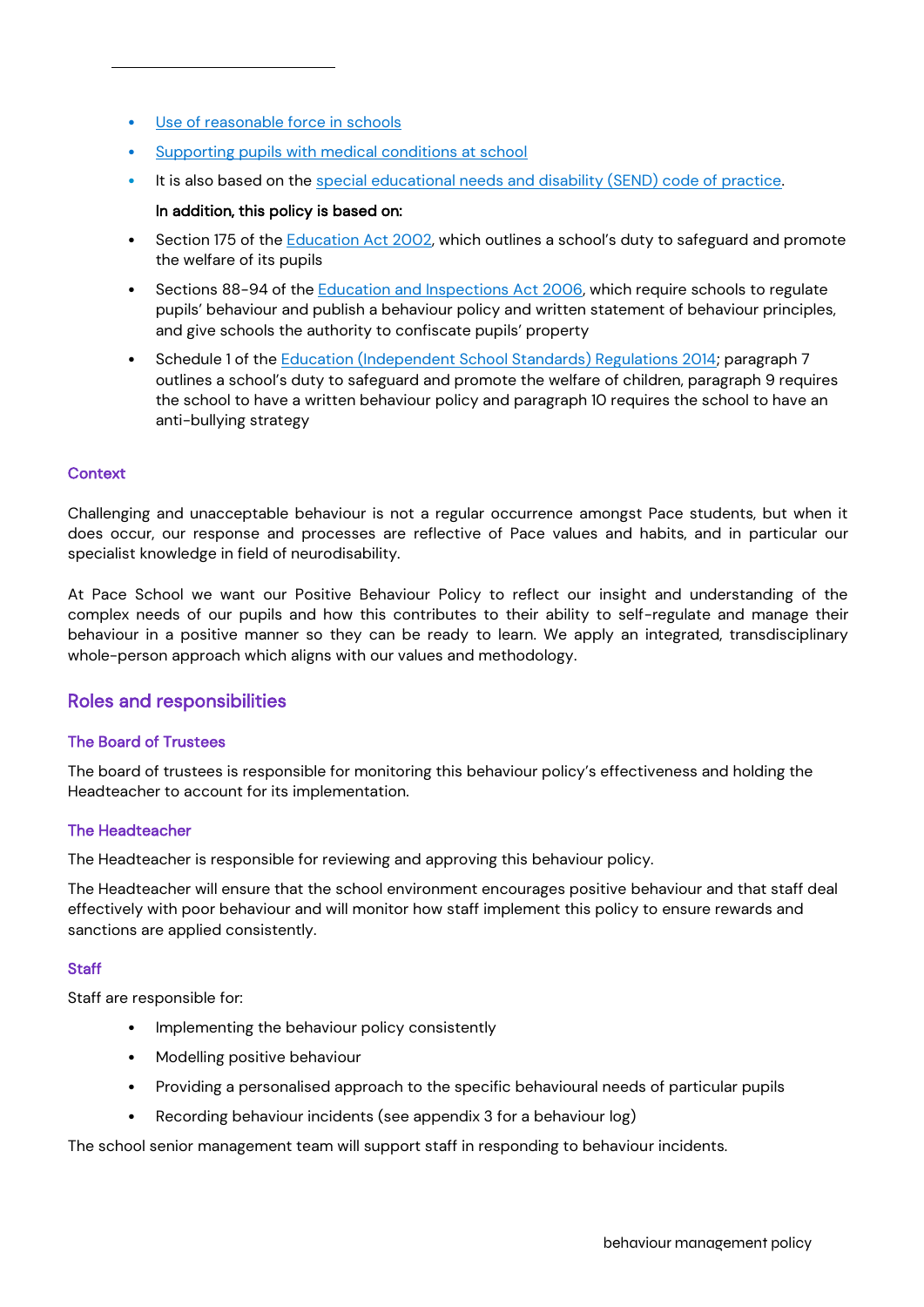#### Parents

#### Parents are expected to:

- Support their child in adhering to Pace's behaviour expectations
- Inform the school of any changes in circumstances that may affect their child's behaviour
- Discuss any behavioural concerns with the class teacher promptly

#### <span id="page-2-0"></span>At Pace we believe that:

- Our children and young people want to behave well
- Behaviour is a means of communication we must ensure that all learners are supported to communicate their needs safely and appropriately using their preferred communication systems.
- With the right support, facilitation and intervention, learners can learn to self-regulate and manage their own behaviour.

It is fundamental for the effective development of children's personal, social and emotional development to set clear and developmentally appropriate expectations for behaviour within a safe and secure environment.

We actively encourage children to consider the views and feelings, needs and rights of others and the impact that their behaviour has on people, belongings, resources and living things through modelling positive language and behaviour at all times.

We believe that children flourish best in an ordered environment in which everyone knows what is expected of them and children are free to develop and plan their learning without fear of being hurt or hindered by anyone else. We aim to work towards a situation in which children can develop self-confidence and selfesteem in an atmosphere of mutual respect and encouragement.

We believe that our learners are more likely to be engaged and behave well when their needs are understood and met in accordance with the Pace approach, which takes into account the child as a whole both via the delivery of our specialist integrated curriculum and by our curriculum drivers (see teaching and learning policy and curriculum statement.)

We consider their communication styles, social interaction skills, sensory and emotional needs as well as the role we play in supporting them to develop these skills.

How learners behave gives us important information about how they are feeling. Our learners have a wide range of different communication styles and many of our learners are pre- or non-verbal using Augmentative and Alternative Communication (AAC) systems to communicate their physical and emotional needs. Supporting learners to effectively communicate is a very important way to promote them to selfregulate and behave in a positive manner.

Any learner at Pace who requires additional support to manage their behaviour will need a personalised approach to support them to manage their behaviour and consideration must be given to:

- sensory and emotional needs, pain thresholds (particularly for those students with complex medial needs or who have recently undergone surgery)
- What self-injurious behaviour could be communicating
- Levels of stimulation and engagement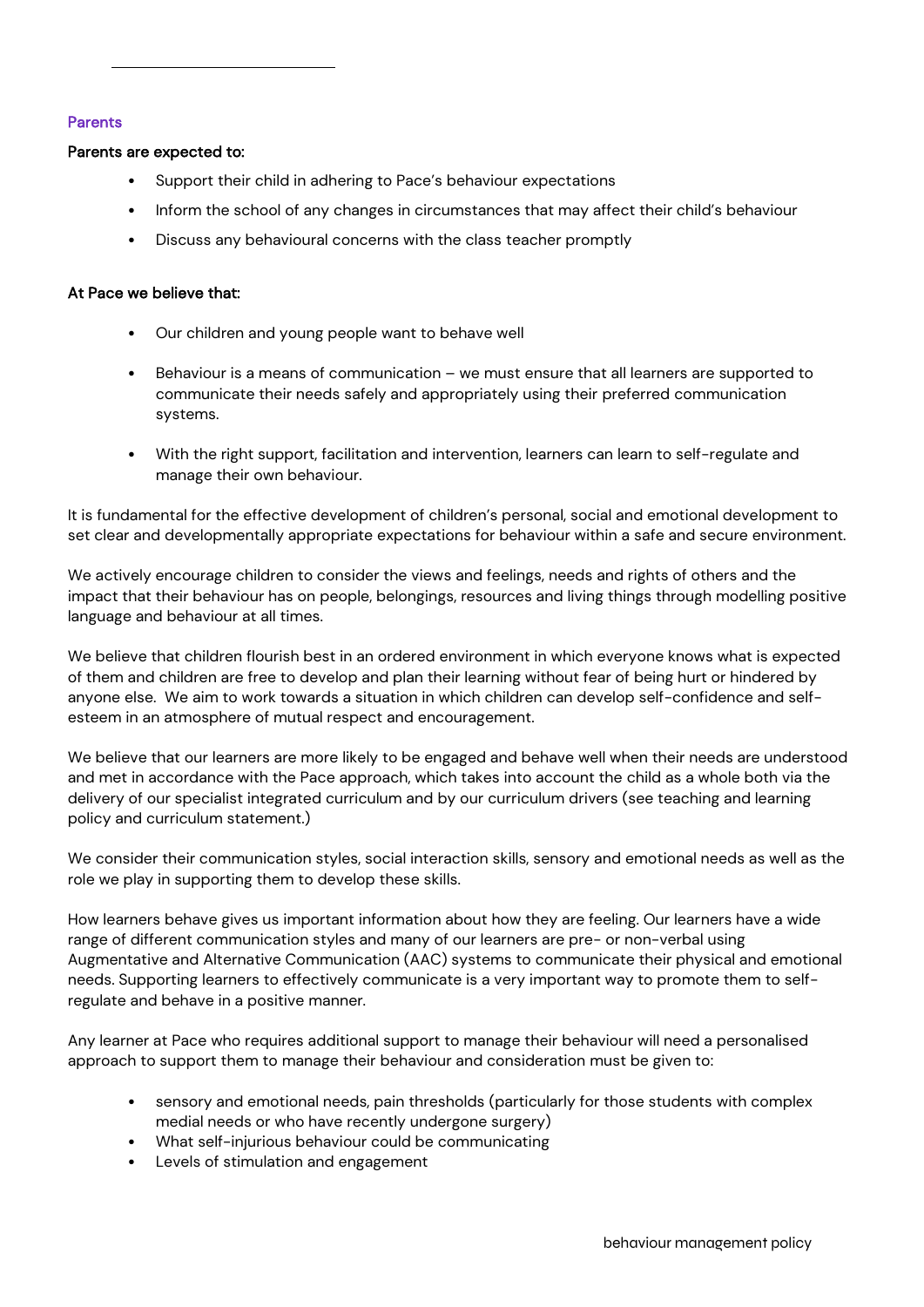As a school we support class teams to develop their own emotional resilience. This may be peer to peer, group or individual support and can draw on a range of expertise within school and beyond. Regular teacherconductor meetings offer a weekly point of contact with colleagues for peer support and reflection.

# <span id="page-3-0"></span>Our Enabling Environment

At Pace, we:

- Actively build trust and rapport with all of our children and young people
- Treat learners with dignity and respect at all times by communicating carefully and clearly in a way that is accessible and appropriate.
- Consider the function of a child or young person's behaviour; why the learner is behaving in this way and what need does it serve?
- Identify the strengths of the learner identify these with the learner where possible and build on it. If a learner is not able to do this, advocate for the learner within the team or professional group.
- Quietly but firmly hold appropriate boundaries for the learners.
- Seek support from wider professional networks to problem-solve behaviours that challenge.
- We are always respectful to learners; we do not talk about them over their heads or in front of other learners.
- Work jointly and plan with parents and carers to ensure consistency in our approaches between home and school.
- Co-create positive behaviour management plans when required with Parents which are regularly reviewed.
- Provide a positive model for the children with regard to friendliness, care, and courtesy.
- Have communication systems in place and readily available when child or young person at all times, but especially during times of dysregulation or distress.
- Know and understand each learner's sensory processing profile and have appropriate strategies and resources available to support the learner to access sensory strategies that may allow them to deescalate and return to a state of better regulation (eg using 'Zones of regulation'.)
- Accurately assess and understand the learners' needs by referring back to their EHCPs, minutes from their Annual Reviews and Personal Learning Goals.
- Support learners to develop high self- esteem, so that they believe that they can succeed.
- Apply frequent positive reinforcement strategies when things are going well and offer minimal feedback for low level undesirable behaviours. We focus on what we want the learner to do.
- Facilitate engagement and success using personalised motivators
- Plan and deliver a highly personalised integrated curriculum linked to EHCP outcomes and PLG goals (See teaching and learning policy and Planning and Assessment policy.)
- Praise the learner for their specific achievements, i.e. descriptive praise and do this often
- Use positive language when interacting with all adults and children
- Consider children's ages and stages of development when identifying and implementing strategies to manage behaviour.
- Involve children fully in the decisions that affect their daily lives and ensure that all children have effective communication strategies in order to express their feelings and views.
- Praise and celebrate considerate and positive behaviours such as kindness or willingness to share by giving public praise, sharing achievements with parents, stickers, Diamond Diary, House points.
- Recognise that babies and very young children are unable to regulate their own emotions, such as fear, anger or distress, which commonly present as tantrums, biting or snatching. Therefore, staff will respond calmly and sensitively when helping young children to manage these feelings.
- Focus on ensuring a child's attachment figure, their key person, builds a strong relationship to provide security for the child.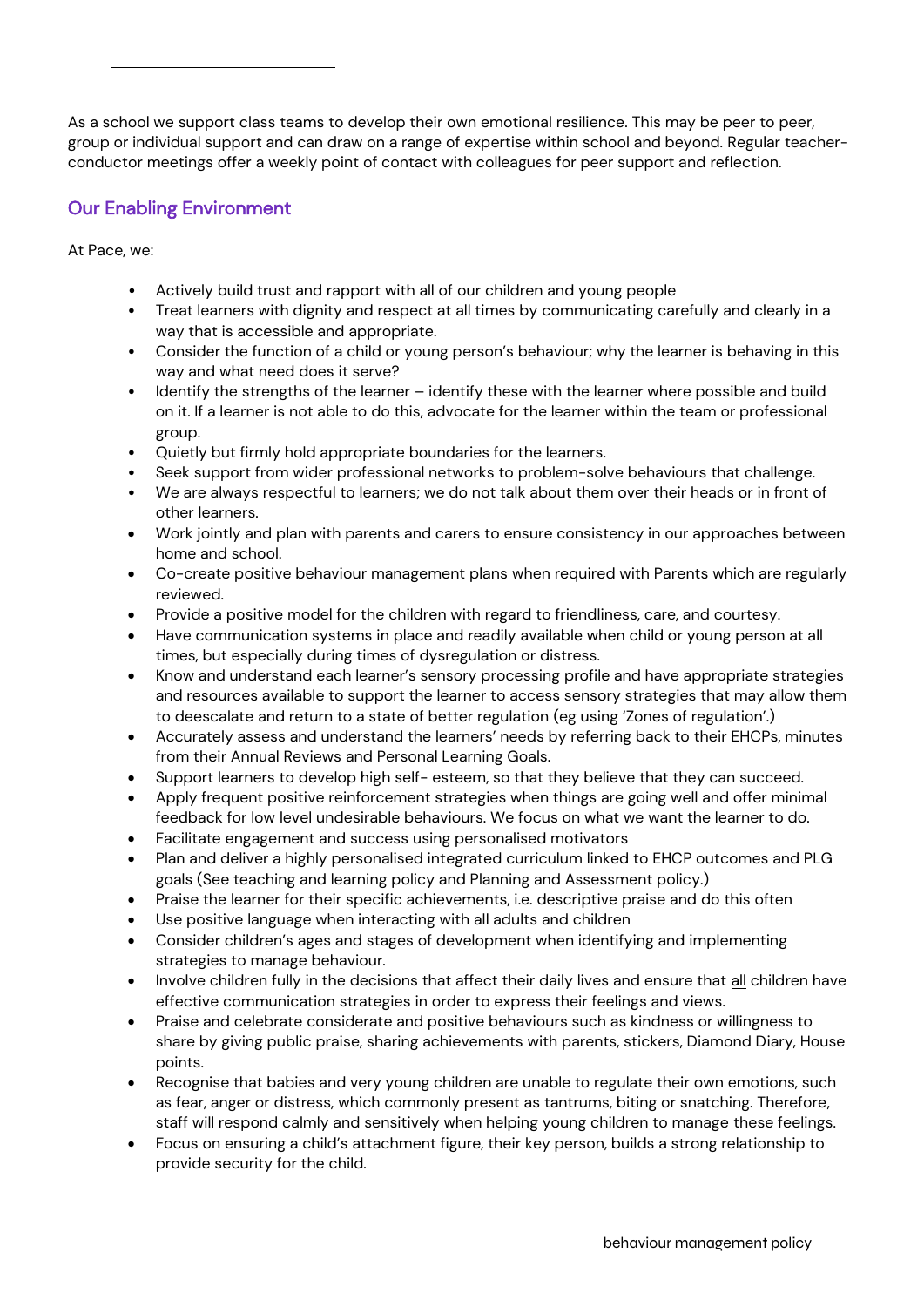- Recognise that it is normal for young children to explore aggression through their play and that such play offers healthy opportunities to support personal, social and emotional development and explore conflict resolution.
- Help children to understand the effect their behaviour has on other children and adults; we do not force children to say sorry, but encourage children to apologise for their actions in a range of ways e.g. a hug, touch, fetching a tissue for a crying child, sharing a toy. We ensure that this behaviour is modelled by all adults in the setting.
- Recognise that a consistent and planned approach is critical to effective behaviour management. Consistency among staff will ensure that children understand and respect the positive expectations set for behaviour within our setting.

In some school groups, it may be appropriate and useful for staff and learners to co-create a 'class contract'. 'Class contracts' to support positive behaviour should be:

- Few in number
- Where developmentally appropriate, agreed with learners.
- Communicated in a way that the learners can understand, including visual cues, objects of
- reference, social stories etc.
- Stated in the positive  $-$  things we are going to do.
- Regularly referred to by class team.
- Appropriate to the activity/lesson and developmental range of the learners.

# <span id="page-4-0"></span>The importance of facilitating and enabling communication

Behaviour that challenges is often the result of a breakdown in communication. To support a learner that has become dysregulated or is in distress we should aim to understand the function of the behaviour e.g. what is causing the learner to become distressed.

Class teams need to have strategies in place to support learners to express how they are feeling and how we can meet their needs proactively.

Class teams need to consider the following and how it can impact on our learners' ability to regulate and manage their behaviour positively:

- Communication devices and strategies should work both ways: to give instructions but to also allow our pupils to have a voice, make choices and express their needs
- That our children and young people often need time to process information.
- Some of our children and young people have difficulty with verbal and non-verbal communication
- Difficulties in understanding facial expression and tone of voice.
- Difficulty with understanding, or consistently remembering social rules and conventions.
- Difficulty in understanding their own emotions and how to tell an adult what they are feeling.
- Difficulty in understanding other people's emotions.
- Difficulty predicting what will/could happen next this can cause anxiety
- Lack awareness of danger.

as:

Needs to be prepared for changes and transitions.

Class teams should use visual resources and other Augmentative and Alternative Communication systems

- Visuals are permanent spoken words disappear.
- Visuals allow time for language processing.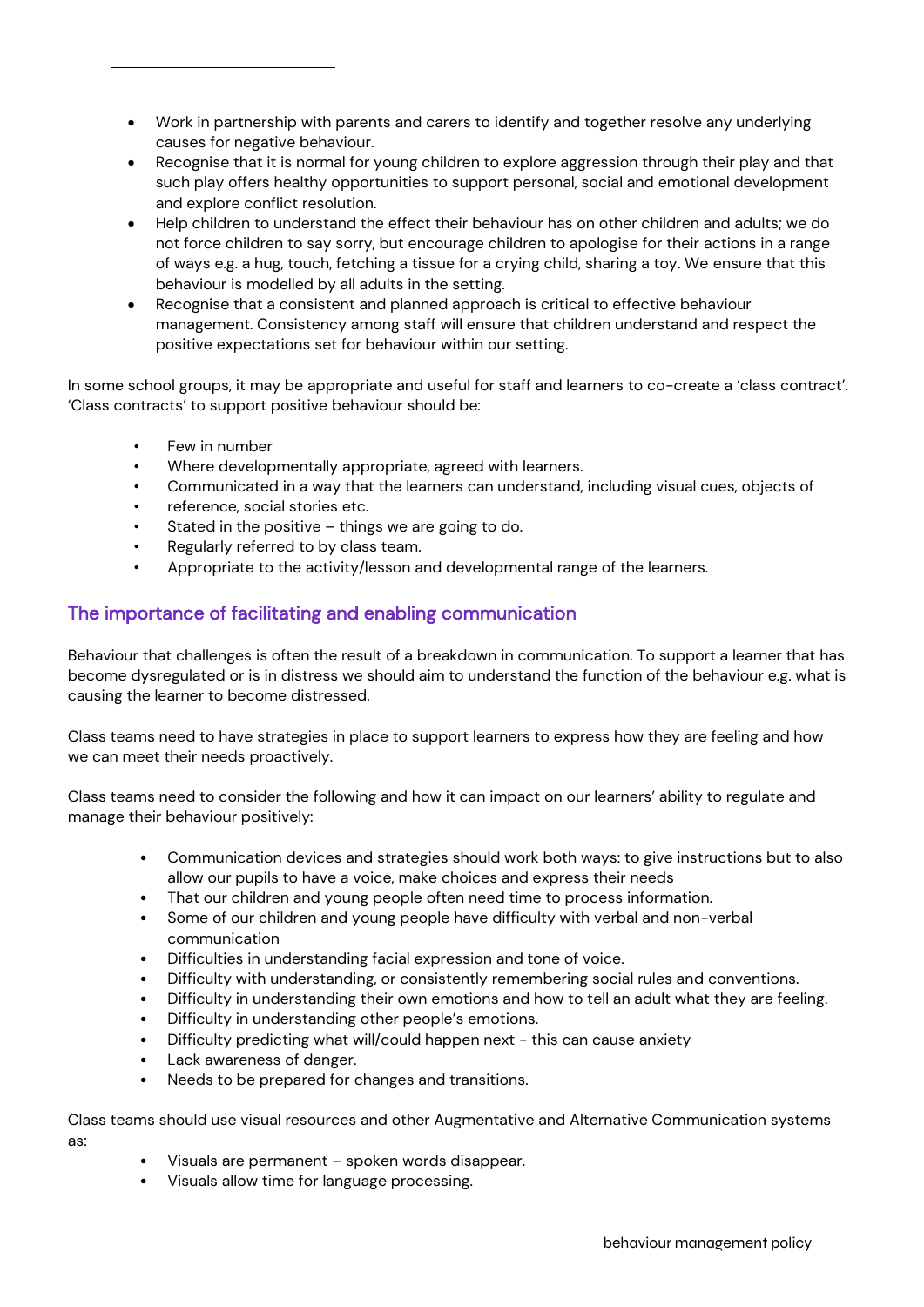- Visuals prepare students for transitions allowing them to feel less anxious and self-regulate better.
- Visuals help build independence, confidence and self-esteem.
- Visuals are transferable between environments and people e.g. between home and school, or when going on trips or visits off-site.
- Visuals are helpful when children or young people have become dysregulated as it replaces verbal communication and social interaction which in time of distress can hinder deescalation.
- Visuals reduce anxiety which impacts on self-regulation and positive behaviour.

## <span id="page-5-0"></span>Sensory processing needs

Sensory processing difficulties can impact on our learners' ability to self-regulate and manage their behaviour. Sensory processing is the ability to register, discriminate, adapt and respond appropriately, both physically and emotionally to sensory input from the environment. Class teams should ensure that they:

- Organise the environment clearly, with visual cues and signposts (written information, symbols, objects of reference etc.).
- Speak clearly, slowly and calmly, and give pupils time to respond.
- Sensory processing issues should inform suitable learning environment adjustments and support understanding pupils' actions.
- Ensure learners' sensory needs are supported through embedding sensory diets and movements break into their daily class routine, and ensure they have access to sensory equipment that support self-regulation (chewy' s, fidget toys, adapted seating, vibrating pillows, weighted vests, temperature of learner etc.).
- Teach learners to recognise when they are becoming dysregulated (label emotions and feelings) so they are able to learn to ask for a break or an appropriate self-regulatory strategy to support them in regulating better.
- Take social demands of working with other learners into account.
- Monitor physical and emotional well-being of pupils and recognise signals of being distressed, unwell, in pain or upset.
- Enabling environments through making reasonable adjustments is a statutory obligation in disability law (see Equality Act 2010).

# <span id="page-5-1"></span>Understanding self-injurious behaviour

Self-injurious behaviour is when a learner physically harms themselves. It's sometimes called self-harm. Depending on the physical presentation of a Pace child, the extent to which they can harm themselves in this way with vary from one child to the next.

Self-injurious behaviour can include head banging on floors, walls or other surfaces, hand or arm biting, hair pulling, eye gouging, face or head slapping, skin picking, scratching or pinching, forceful head shaking. The learner may have no other way of telling us their needs, wants and feelings.

Head slapping, or banging the head on a hard surface, may be a way of telling us they are frustrated, a way of getting an object or activity they like, or a way of getting us to stop asking them to do something.

Hand biting might help a young person cope with anxiety or excitement. They might pick their skin or gouge their eyes because they are bored. Ear slapping or head banging might be their way of coping with discomfort or saying that something hurts.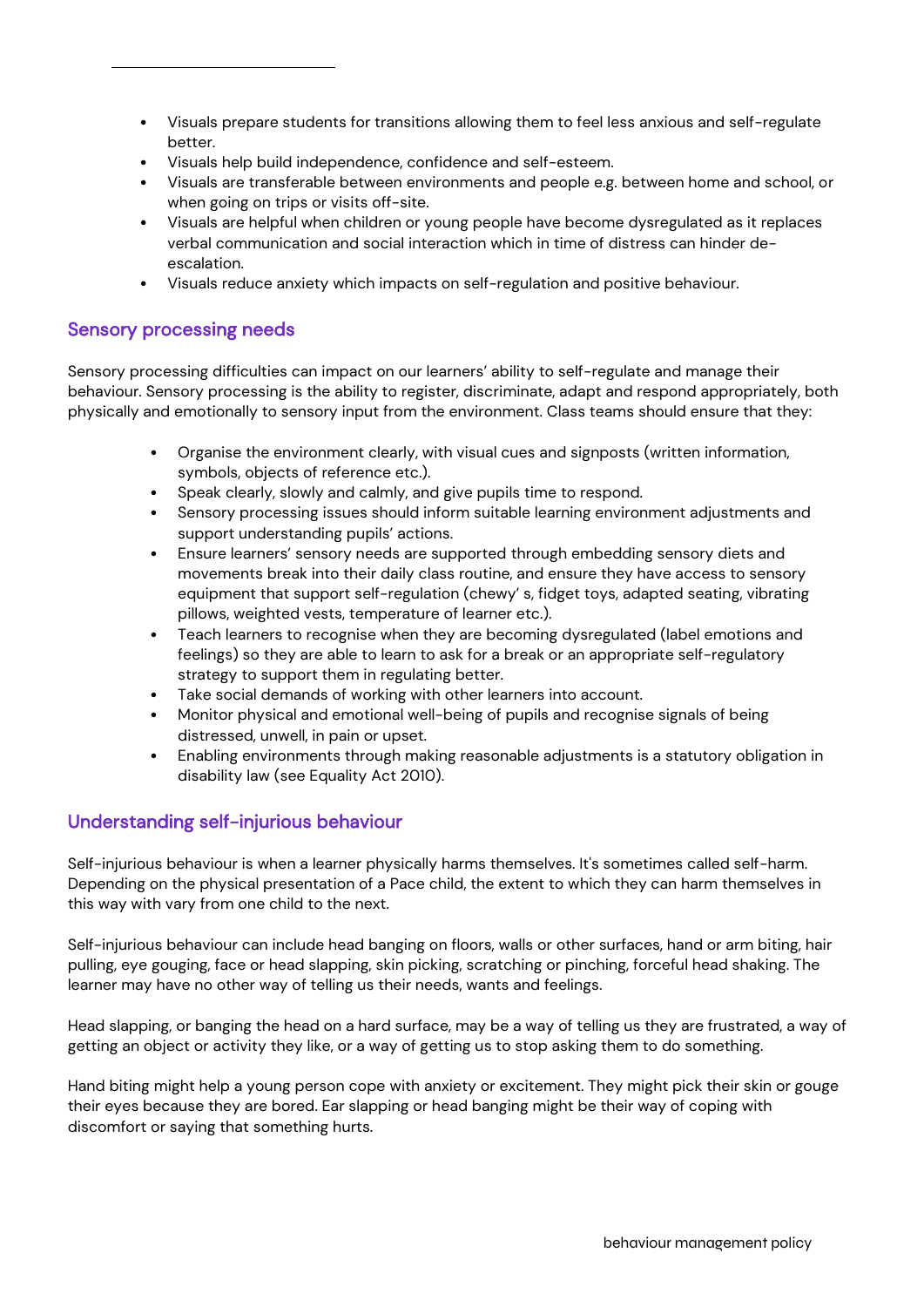Whilst it is rare that we see these behaviours at Pace, it is entirely possible. When it happens staff should work collaboratively with the learner, their parents or carers and other professionals to try to find ways to prevent or replace this behaviour:

- Respond quickly and consistently when a learner self-injures. Even if you think what the learner is doing is to get attention, it's never appropriate to ignore severe self-injurious behaviour.
- Keep responses low key: Limit verbal comments, facial expressions and other displays of emotion. Try to speak calmly and clearly, in a neutral and steady tone of voice.
- Reduce demands: The learner may be finding a task too difficult or overwhelming.
- Remove physical and sensory discomforts consider their sensory processing difficulties and diets.
- Redirect: Tell them what they need to do instead of the self-injurious behaviour, e.g. "David, hands down". Use visual cues such as picture symbols to support instructions.
- Provide light physical guidance: If the learner is having difficulty stopping the behaviour, provide light physical guidance, e.g. gently guide their hand away from their head, using as little force as possible. Immediately try to redirect their attention to another activity and be prepared to provide physical guidance again. This approach must be used with extreme caution as it may escalate the behaviour or cause the learner to target others.
- Use barriers: Place a barrier between the learner and the object that is causing harm. For head slapping, place a pillow or cushion between the head and hand. For hand or arm biting, provide another object to bite down on like a chewy.
- Consider physical restraints: If there is risk of serious harm, the class team will work with parents and carers and other professionals to use physical restraints such as arm restraints, gloves or helmets. These may also reduce the sensory experience and frequency of the behaviour. Physical restraints are very restrictive and should always be used under the guidance of a specialist/therapist to ensure they are used safely and appropriately, and with a plan to fade out their use over time.
- Physical restraints do not address the cause of the behaviour, so they must never be used in isolation without teaching the learner new skills which address the reason for the behaviour

# <span id="page-6-0"></span>The language of choice

This is part of helping our learners to take responsibility for their behaviour. We actively encourage them to choose the right thing to do and, where appropriate, explain the consequences of their choices, both positive and negative.

We use specific descriptive praise when we see them making a good choice - we can never do too much of this.

We link consequences to the choices they make, to help them make the best choice.

### This communication:

- Increases learners' sense of responsibility.
- Regards mistakes as part of learning.
- Removes the struggle for power.
- Is positive.
- Where appropriate, overtly links responsibility, choice and consequence.
- Helps them to take responsibility.
- Helps them to manage their own behaviour.
- Increases their independence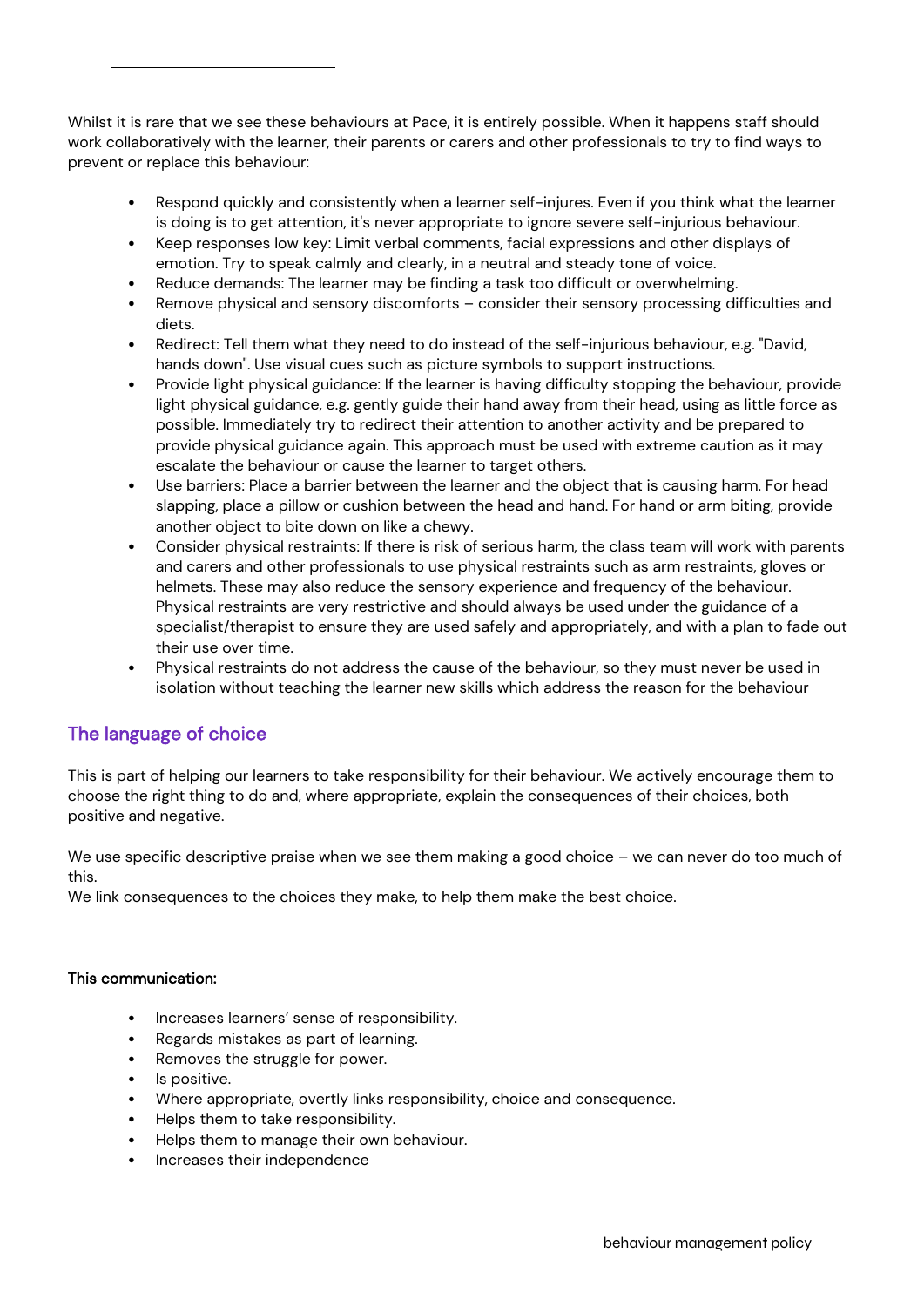### <span id="page-7-0"></span>Rewards

- Descriptive praise.
- Symbolic rewards.
- Communication with parents and carers to inform them of the behaviour or achievement.
- Special responsibilities/privileges.
- Preferred activities above and beyond the scheduled daily activities
- Are linked to positive choices and achievements. They focus on the specific behaviours we wish to improve.

### <span id="page-7-1"></span>**Consequences**

We do not believe in sanctions or punishment. For example:

### Behaviour Consequence

Learner disrupts activity or behaves in a way that makes other learners feel unsafe. Learner has a break.

1.Learner is supported by an adult to consider their behaviour. Learner apologises to the group, for his/her specific actions and carries on with the activity.

2. It is important for our learners to clearly link a specific behaviour with its consequence.

3. The consequence needs to be a natural consequence, to support the learner's understanding of both positive and negative consequences.

4. It is also important for adults to review what has happened. Was there anything that could have been done differently to support this learner to manage?

### Reparation

Reparation means repairing relationships, or 'making good' in some way. We believe that our learners should always be given the opportunity to repair, and that they want to do this. We do not believe in the concept of punishment, because it focuses the learner's mind on the punishment, rather than what s/he did. This frequently leads to learners feeling angry about the punishment, rather than thinking about the impact of their behaviour on others.

Staff need to reflect on their own practice, to consider if their actions may have escalated a situation and what they could do differently and proactively next time.

Where developmentally appropriate, we support learners to take responsibility for what they have done and to repair it with the other person(s) involved/affected.

Even learners with complex difficulties can be supported to repair; this will look different for each learner. We can't make assumptions about what learners feel. Unresolved difficulties can make learners very anxious, and this can cause behaviour to escalate or become habitual.

### Descriptive Praise

If we tell people what it is exactly that we like about what they are doing, we are reinforcing the behaviours we want to promote, e.g.

"I like how you used your communication book to tell me how you are feeling"

"I liked that you asked for a break when you needed it"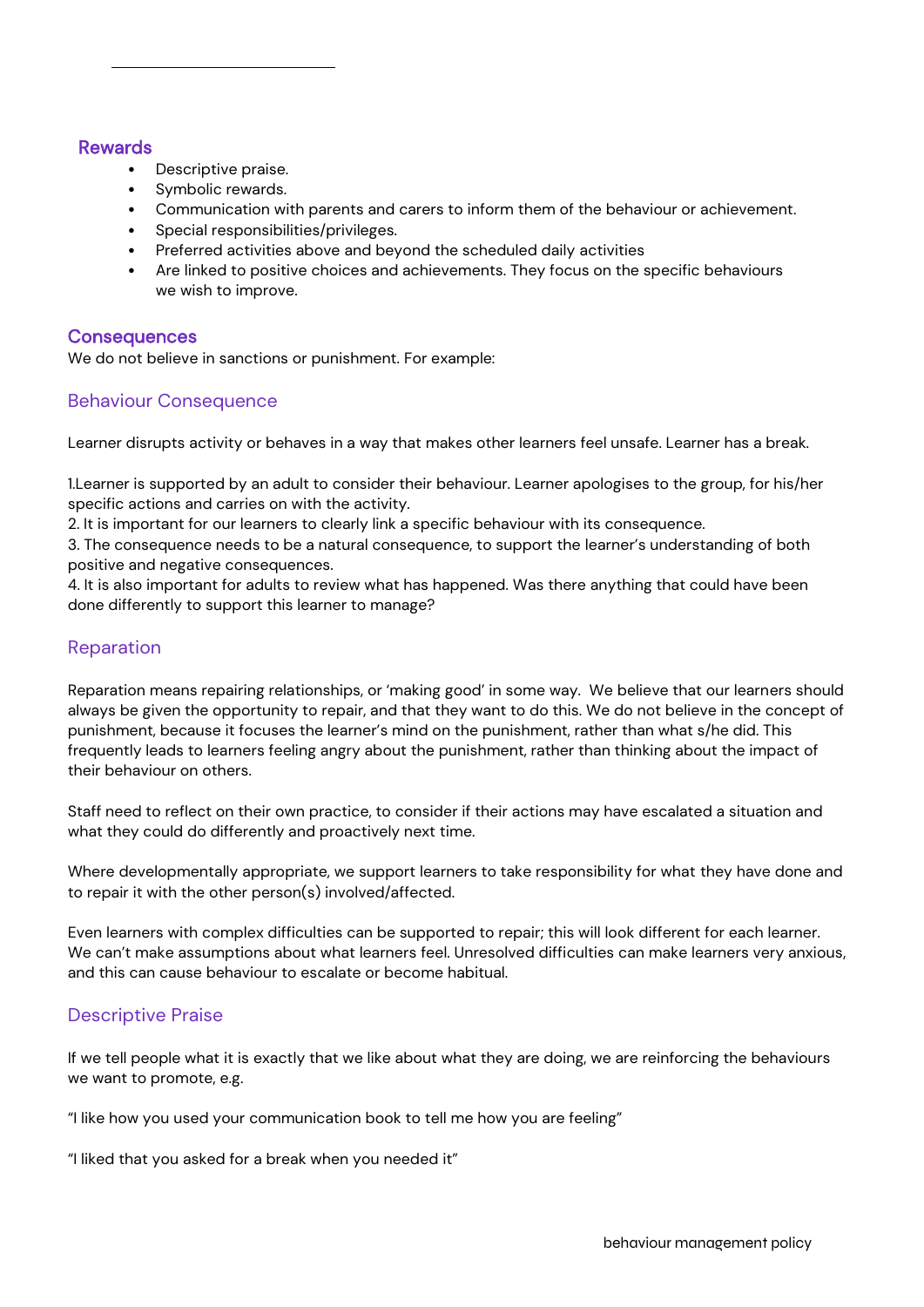"I noticed you were being a good friend by helping Sam"

"Thank you for coming back to your work so quickly"

We are also giving them positive feedback and personal recognition. This raises their self-esteem and leads to improved behaviour. The use of descriptive praise is a feature of the school's language. Descriptive praise supports behaviour for learning.

# <span id="page-8-0"></span>Managing Negative and Challenging Behaviours

When addressing behaviour concerns we will always;

- Seek information from parents/carers and discuss with them behaviour issues, strategies and actions to promote positive behaviour, as concerns arise.
- With parental approval, we will seek advice as necessary from other agencies.

In instances of unacceptable or challenging behaviour:

- Physical punishment, such as smacking or shaking, will NEVER be used or threatened.
- Children will never be sent out of the room by themselves.
- Techniques intended to single out and humiliate individual children will not be used.
- ~ Children will not be withdrawn from any pre-planned excursion, treat, or education visit.

The majority of learners at the school will respond positively when class teams and support staff work within these guidelines but some of our learners need additional support to learn to self-regulate and manage their behaviour in a positive manner.

In these cases, a Risk Assessment and Positive Behaviour Support Plan will be created in collaboration between school staff, Parents and any other relevant external agencies. This plan will detail action to be taken when the identified behaviour occurs. This will be shared with the learner, parent and other staff/professionals working with the learner.

Some learners may need very specific and detailed planning, which could include a shortened day, off-site education or home-based learning. When significant adaptations are made to a learner's school day, we plan jointly with the parents and carers, the Local Education Authority and external agencies.

# <span id="page-8-1"></span>Bullying

Bullying is defined as the repetitive, intentional harming of one person or group by another person or group, where the relationship involves an imbalance of power.

Bullying is, therefore:

- Deliberately hurtful
- Repeated, often over a period of time
- Difficult to defend against
- Bullying can include:

| <b>TYPE OF BULLYING</b> | <b>DEFINITION</b>                       |
|-------------------------|-----------------------------------------|
| Emotional               | Being unfriendly, excluding, tormenting |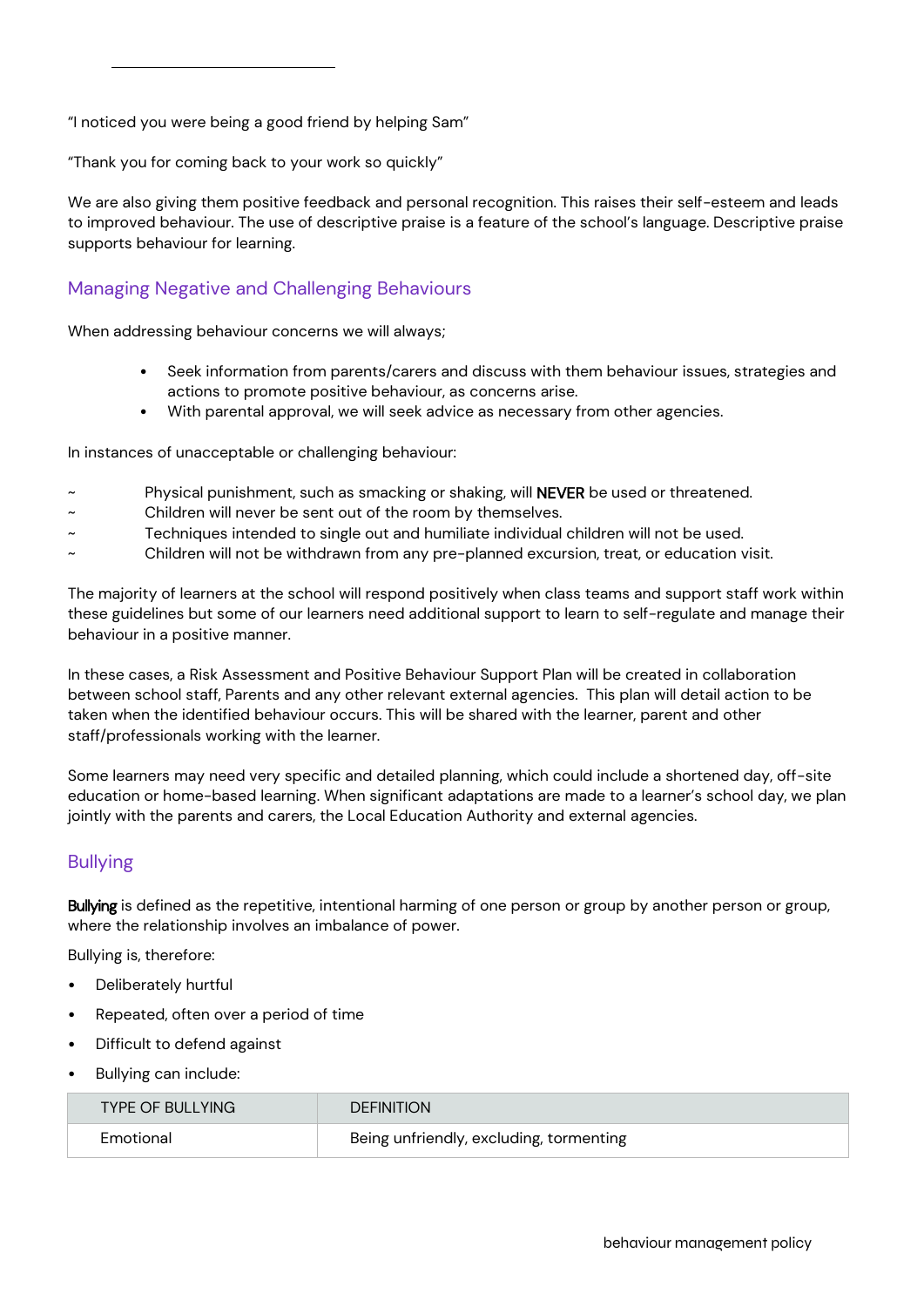| <b>TYPE OF BULLYING</b>                                                                                                                                                               | <b>DEFINITION</b>                                                                                                                                                                   |
|---------------------------------------------------------------------------------------------------------------------------------------------------------------------------------------|-------------------------------------------------------------------------------------------------------------------------------------------------------------------------------------|
| Physical                                                                                                                                                                              | Hitting, kicking, pushing, taking another's belongings, any use of violen                                                                                                           |
| Prejudice-based and<br>discriminatory, including:<br>$\bullet$ Racial<br>$\bullet$ Faith-based<br>• Gendered (sexist)<br>• Homophobic/biphobic<br>• Transphobic<br>• Disability-based | Taunts, gestures, graffiti or physical abuse focused on a particular<br>characteristic (e.g. gender, race, sexuality)                                                               |
| Sexual                                                                                                                                                                                | Explicit sexual remarks, display of sexual material, sexual gestures,<br>unwanted physical attention, comments about sexual reputation or<br>performance, or inappropriate touching |
| Direct or indirect verbal                                                                                                                                                             | Name-calling, sarcasm, spreading rumours, teasing                                                                                                                                   |
| Cyber-bullying                                                                                                                                                                        | Bullying that takes place online, such as through social networking site<br>messaging apps or gaming sites                                                                          |

Bullying of any kind is unacceptable at Pace whether between staff, parents or children, and any incidences will be dealt with promptly and effectively.

In the event of any suspicion of bullying the following steps should be taken:

- Any incident should be dealt with immediately by the member of staff or informed.
- A clear account of the incident should be recorded and given to the Headteacher
- The Headteacher will talk to all concerned and record the incident.
- Other staff involved with the child / children involved will be informed.
- Parents will be kept informed.
- Any sanctions will be used as appropriate and take into account the special educational needs or disabilities of the pupil, in consultation with all parties concerned. Sanctions may include:
- The perpetrator will be required to make a genuine apology.

The pupil who bullies will be offered support to help them from continuing bullying in line with Pace's Behaviour Policy.

A child who may have been bullied will be supported by:

- Offering an immediate opportunity to discuss what has happened with a trusted member of staff.
- Reassuring the child.
- Offering ongoing support.
- Restoring self-esteem and confidence.

Due to the age and specific needs of the children at Pace, occurrences of genuine bullying are extremely unlikely. However, there are methods, which can be adapted according to the age and ability of children, which can be used to prevent and/or deal with bullying type behaviour. These include: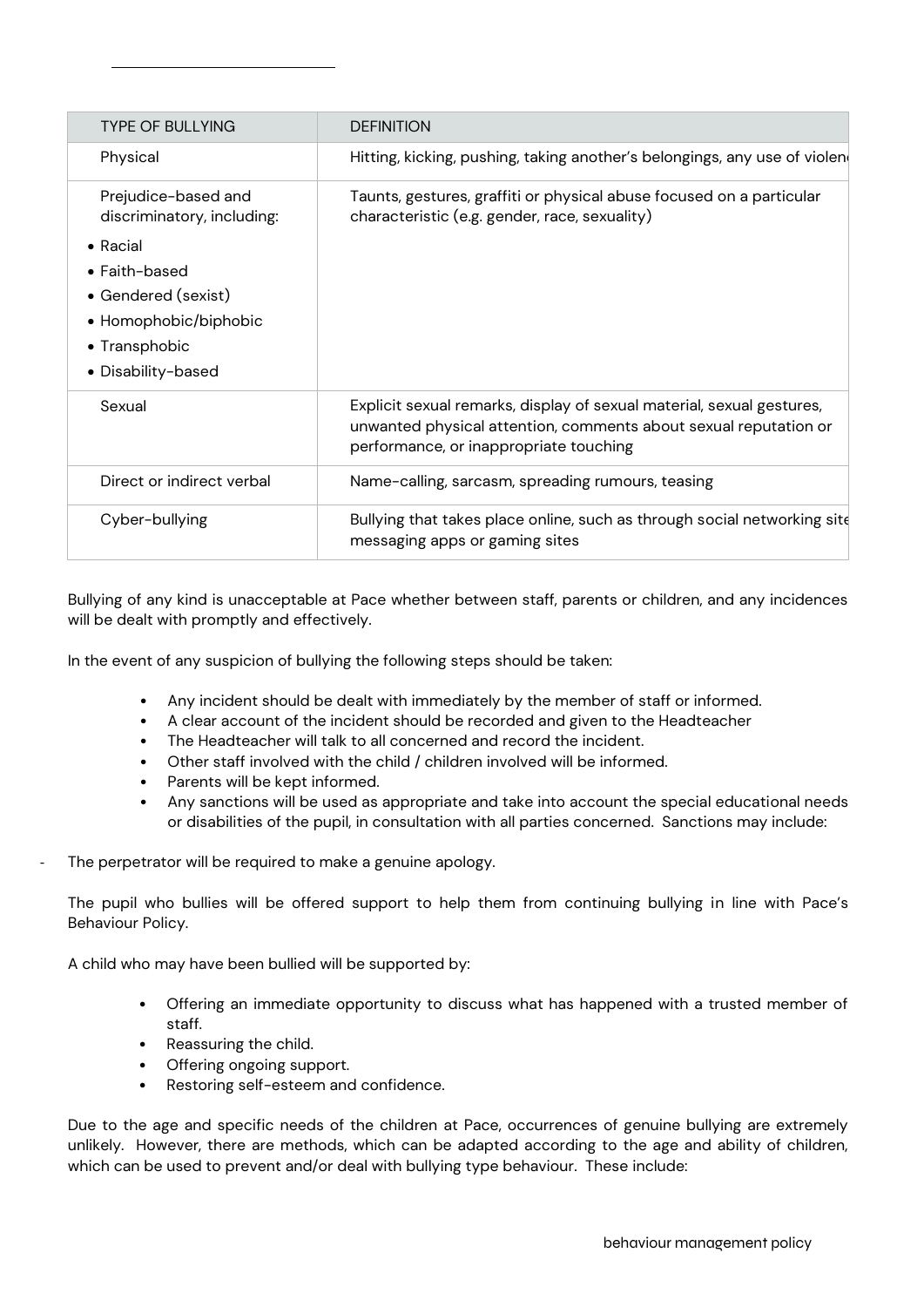- Having discussions, reading stories and drawing pictures about bullying and its effects.
- Writing a set of class "rules".
- Asking children who may have upset others why they did so and to make a sincere apology.
- Carefully monitor any differences between children within group and take positive measures to ensure mutual respect and courtesy.
- Discussions with parents to help change attitude and behaviour of the child involved.

Curriculum activities will be used to educate children about bullying at a level appropriate to children's age and understanding.

Children will be encouraged to discuss issues related to their emotional well-being during class lessons and at Pace House meeting activities.

Children, parents and staff should feel confident in The Centre's strategies for dealing with bullying and all children and staff should feel safe and free from harassment.

Pace will monitor the implementation of the Policy and will seek the views of children, staff and parents.

Further information on Bullying and Strategies to be used can be found in the document "Preventing and Tackling Bullying' (July 2017 DfE)

# <span id="page-10-0"></span>Unacceptability of Physical Punishment

Corporal punishment is illegal and is never used at the school.

We will not accept and will actively challenge any adults in the setting who;

- Use negative labels such as 'naughty' or 'silly'.
- Use physical punishment, such as smacking or shaking.
- Use approaches intended to single out and humiliate children.
- Shout or use raised voices in a threatening way in response to children's negative behaviour.

Pupils at Pace, due to their specific special educational needs require physical facilitation in order to help them gain motor skills. The children are generally very well behaved and the need for physical intervention for behaviour reasons is rare. However, should physical intervention be required it should be used as a last resort in line with DfE advice and ensuring minimal risk of injury to pupils and staff.

# <span id="page-10-1"></span>Restricting Liberties

At Pace School learners must never be:

- Locked in a room alone, without support and supervision.
- Deprived of food/drink.
- Denied access to a toilet.
- Isolated in ways that they are unable to express or communicate needs including nonverbal cues

In exceptional circumstances a learner may be secluded in a safe space to reduce overall risk to him/ herself or others. There must always be at least two adults present, and a senior member of staff must be notified immediately.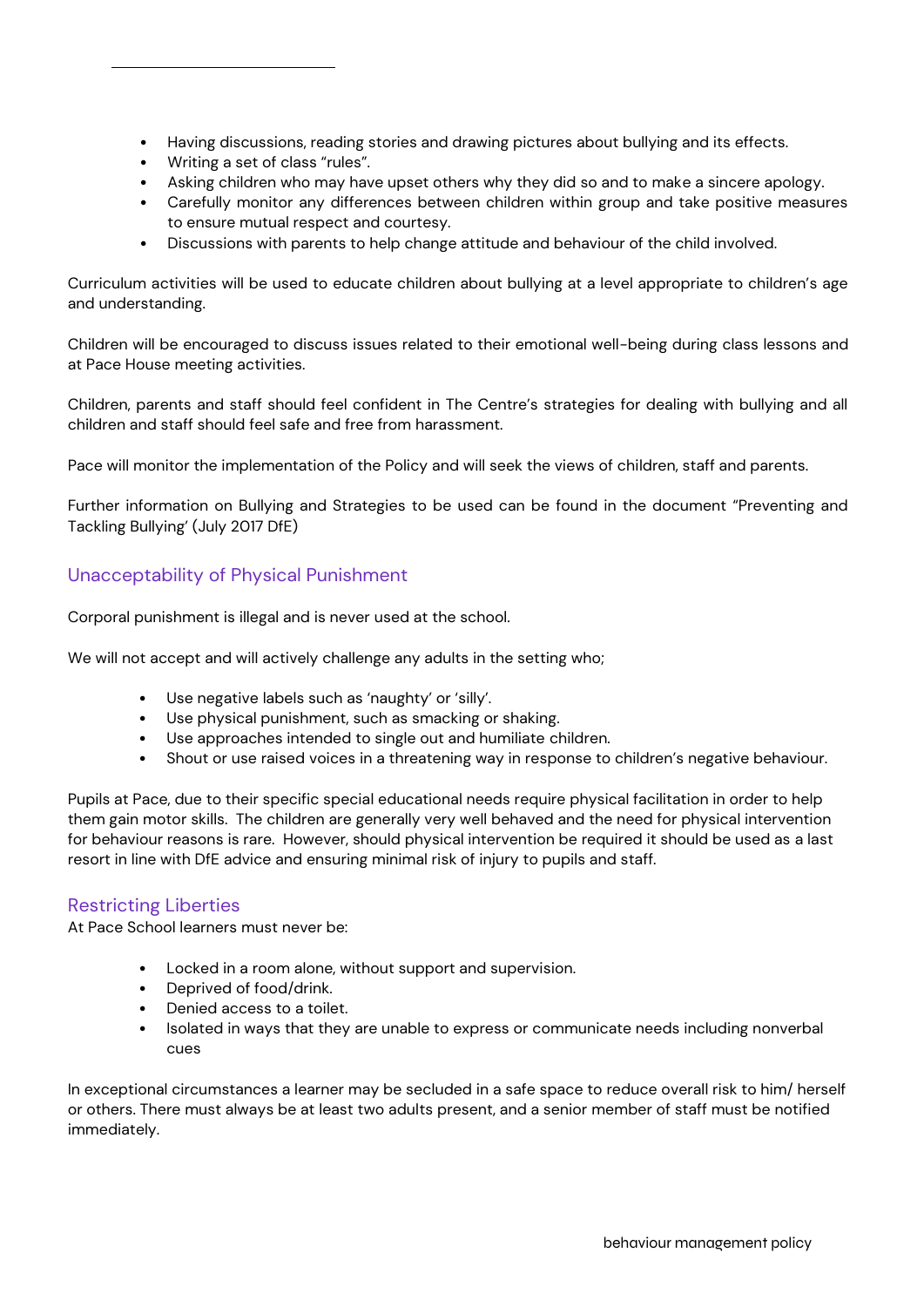Whilst this is extremely unlikely within the Pace School environment, it is important to specify this detail in the context of this policy.

Class teams should be mindful that some of our learners' equipment may restrict their liberties for example adapted chairs which straps or gators and helmets. Equipment like this should only be used according to the guidance offered by specialist or therapist for example as part of a Postural Management Plan.

In exceptional circumstances some pupils may require specialist equipment that has the function of restraint – this would include gaiters, specialist seating or protective helmets.

These pupils will have had specific recommendation from the relevant therapists before school-based use.

## <span id="page-11-0"></span>Restrictive Physical Intervention

Restrictive physical intervention is the positive application of sufficient force to ensure, by physical means alone, that a learner does not cause injury either to him/herself, a member of staff, another child or young person, or significant property damage.

- Restraint should only be used as a last resort once all other options have been exhausted.
- Any form of restraint should be used only when Reasonable, Proportionate and Absolutely Necessary.
- Restraint should only be used if the learner is putting himself/herself or others in danger and
- where failure to intervene would constitute neglect.
- If used, it must be recorded in the school's incident recording system CPOMS.
- If used, an Individual Risk Assessment and Positive Behaviour Support Plan will need to be
- carried out.
- If restraint is used, parents/carers need to be contacted before the learner arrives home.
- Once the incident has been de-escalated and the learner is regulating well again (could only be the next day), the class team need to consider which appropriate repair work needs to be done to offer a debrief for staff, and maintain a positive relationship with the learner.

#### Please see Physical intervention and Restraint policy.

### **Holding**

Holding may be used appropriately e.g. the learner is led away by hand/arm/around shoulder or for very young learners it may mean more direct physical support – cradling or hugging. Learners with complex sensory needs may also request squeezing or deep pressure. This will be documented in sensory profiles and form part of their sensory diets if applicable.

Holding, for security and to reduce anxiety where there is a potential for damage or danger, even if the pupil is not yet out of control nor a particular source of danger to themselves or others at that time.

This approach may be appropriate when the child is anxious or confused. There may be situations when holding in this way defuses or prevents an escalation to a more serious confrontation. It is important, therefore, to ensure that this approach is not interpreted as initiating aggression.

Other than in the most extreme circumstances, where emergency action is needed to prevent the risk of serious injury or loss of life (for example a pupil running into a busy road or an extremely violent assault by one pupil on another), staff must avoid the following:

• Holding a pupil around the neck, or by the collar, or in any way that might restrict the pupil's ability to breathe;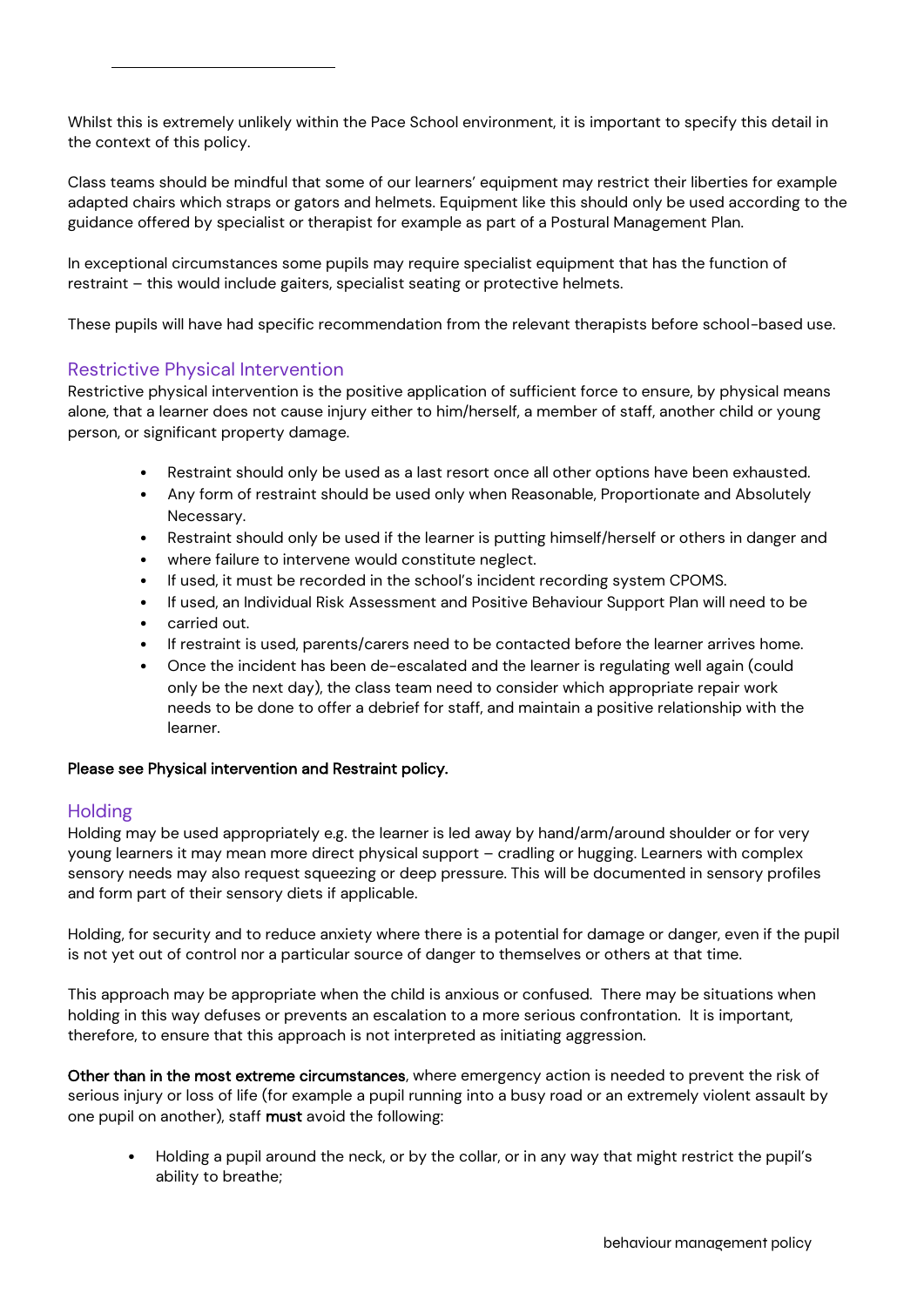- Slapping, punching or kicking a pupil;
- Twisting or forcing limbs against a joint;
- Tripping a pupil;
- Holding a pupil by the hair or ear; and
- Holding a pupil face down on the ground.

# <span id="page-12-0"></span>Recording and Reporting of Injuries and Accidents

Injuries or accidents e.g. bites or scratches will always be reported to parents and recorded in the accident/incident books. (See Health and Safety Policy.)

# <span id="page-12-1"></span>Discriminatory Language/Incidents

• Although rare, incidents which include elements of racism, homophobia, sexism or those which are related to disability, gender presentation or religion are not acceptable within our Pace community.

• They should be dealt with in line with this Policy with further advice and a coordinated response from the School Senior Management Team.

• They MUST be recorded appropriately on CPOMS, including all follow-up action.

•In the event that some learners use discriminatory language without understanding its impact and this must be viewed as an opportunity to teach learners how to be respectful to each other.

• Depending on the nature of the incident a Prevent referral might need to be made to MASH, who may feel that a 'Channel Panel' referral will be necessary.

Further guidance is available in the school's Equalities Policy.

### <span id="page-12-2"></span>Exclusion

#### Temporary or fixed term Exclusion

We do not believe that exclusions are the most effective way to support learners with SEND, and we will always try to adapt and personalise provision for all of our learners in order to ensure that they are able to access education.

In exceptional circumstances it may be necessary to exclude a learner for a fixed time period and this would always be considered very carefully.

Exceptional circumstances include, but are not limited to:

- Incidents where the safety of the learner, other learners or staff is seriously compromised.
- Incidents of knife crime or the deliberate use of weapons in school.
- Incidents of sexual violence.
- Incidents of significant deliberate damage to property.

Decisions to exclude learners are made on an individual basis and should always be a reasonable and measured response, which will have impact and provide a learning opportunity for the learner.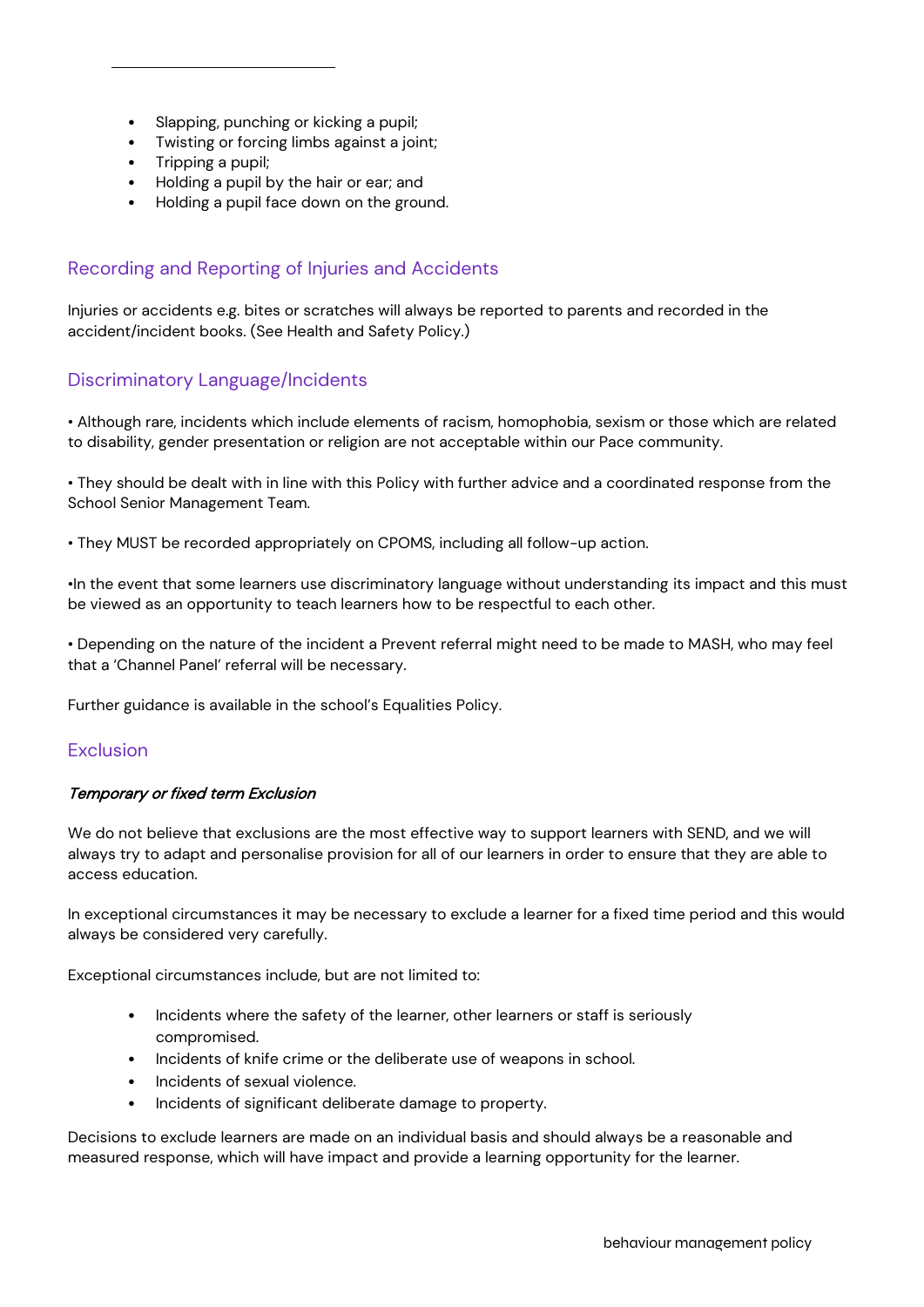Exclusions can also be managed internally and a learner may be removed from class for a fixed period of time.

If a child's behaviour is persistently challenging and presents a significant and consistent risk to themselves or others, we may discuss with parents/carers the possibility of keeping the child at home for a short period.

This will allow time for staff and parents/carers to make reasonable adjustments to manage the child's behaviour in accordance with the Disability Discrimination Act.

We will consult the relevant Local Authority Inclusion Team before taking this action. We will consider fully the views of the parents/carers and child on developing approaches and strategies to manage the child's behaviour and plan for the child's return to school.

### Permanent exclusion

It is extremely rare for us to permanently exclude a learner at Pace. In the event that Pace School is not able to meet the needs of an individual learner, we will always aim to work with the learner's family and the Local Education Authority to identify a suitable alternative placement for a managed move.

When all other reasonable steps have been taken and it's our judgement that allowing the child to remain in school would be seriously detrimental to the welfare of others, then a pupil may be permanently excluded. If the decision is made to exclude, we will inform the pupil's parents immediately. We will explain:

- why the student is to be excluded
- the steps that have been taken to try to avoid it
- arrangements to allow the pupil to continue their education during the exclusion period
- the date and time of the review meeting, which must be held before the child can return to school.

While a pupil is excluded from school the Teacher and/or Conductor will maintain contact with the family and undertake a home visit prior to the review meeting.

For permanent exclusion, we will also notify parents of their Right of Appeal, which will be overseen by an Independent Appeal Panel. All exclusions will always be reported to the Board of Trustees, Local Authority and, where appropriate, the allocated social worker.

# <span id="page-13-0"></span>Covid 19

Students and their Parents/Carers will be expected to adhere to Pace's covid-19 risk assessment and to play their part in following the risk assessment to mitigate risk of covid-19 transmission.

This will include:

- Applying social distancing
- Frequent hand sanitisation
- Wearing of masks/face coverings when appropriate
- Adhering to latest Government guidance in relation to test and trace and isolation requirements